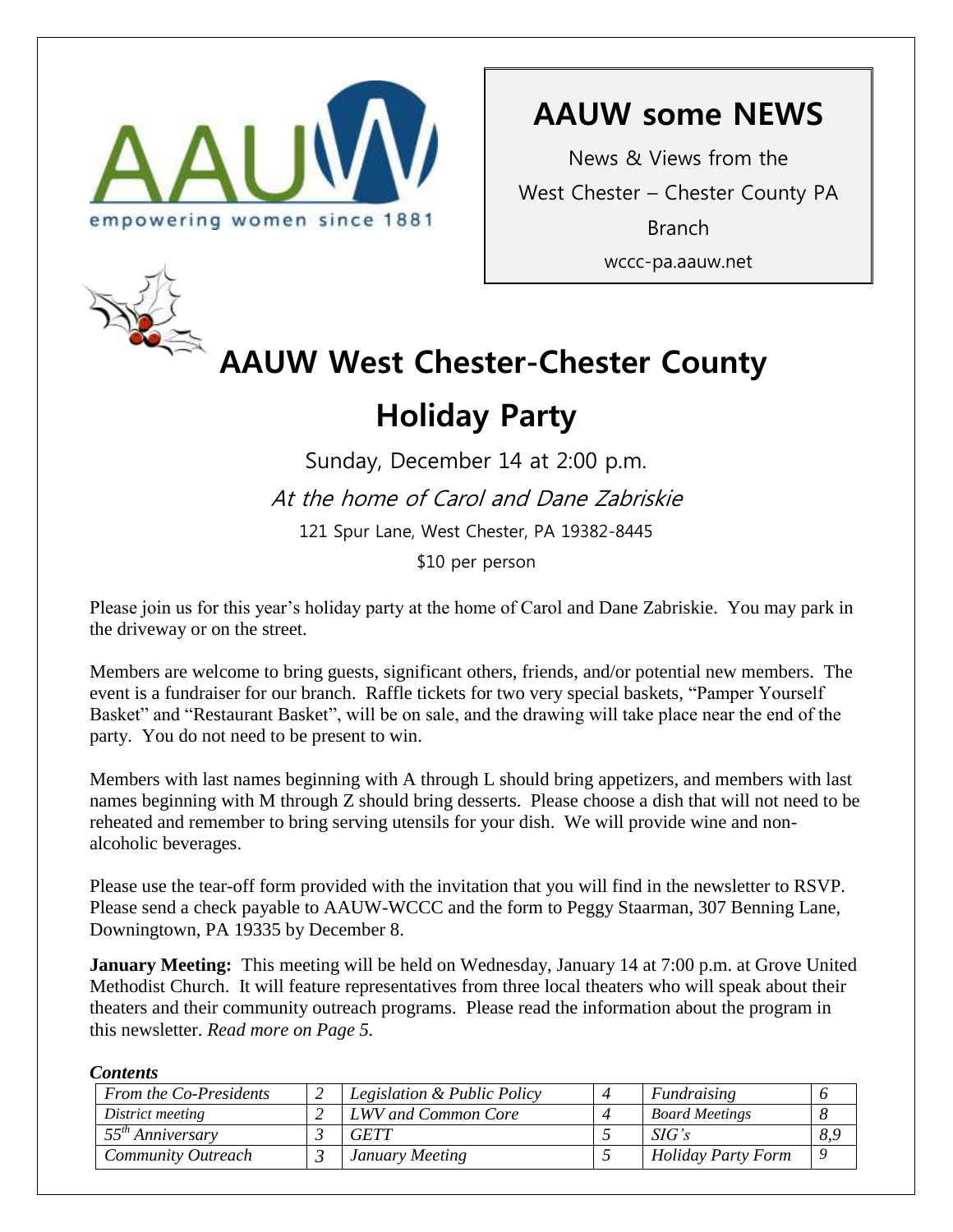## *From the Co-President*

#### *Happy Holidays!*

It is hard to believe that this is the December/January newsletter. Time flies, when you're having fun! This year's programs have not only been informative but also fun! Thanks to the imagination and effort of Peggy and Eva, program co-chairs.

Join fellow branch members and guests to celebrate at the ever-popular Holiday Party on **December 14th** at **2 p.m**. at the home of *Carol and Dan Zabriskie.* See the invitation on the front page for all the details. The form can be found on page 9.

You will also have the opportunity to share in this season of giving by bringing a gift card or cards of \$10 or more from Target or Staples. The gift cards will be collected in a basket provided for that purpose and distributed to Dawn's Place, December's targeted recipient.

It is also the time of the year to honor members who are working or have worked hard to make our branch successful. This is your opportunity to nominate a deserving member. You do not need the nominee's permission! Watch for a **separate mailing this month**, with nomination forms and further details.

A majority of members at the November meeting voted to continue the tradition of holding the May banquet at a club or a restaurant. Several venues for the banquet are being explored at this time.

The December "Keystoner", the quarterly newsletter from AAUW-PA, has been forwarded to all members. Don't miss reading the article about Mary Pinkney, our branch member.

A big thank you to the Newsletter staff, to Lyn Eaton, and to all who contribute to making the newsletter a success. Thank you, Sandy, for keeping members informed by maintaining and updating the branch website.

Sue and I are looking forward to a productive and successful 2015, and wish all our members a joyous and restful holiday and a prosperous and healthy New Year!

Dorothea and Sue



## **District Meeting: October 18th, 2014**

The West Chester-Chester County branch hosted a very successful AAUW-PA East District meeting on Saturday, October 18, 2014. Fifty-two Pennsylvania members had registered, including fifteen from our branch.

The topics "*Is Public Education Fairly Funded?"* and *"Does your district get its fair share?"* were addressed in detail by the speakers Susan Gobreski and Ian Gavigan. They explained the system of school funding and patiently answered all audience questions. Thanks to Fran Pierce for getting such talented and informative speakers.

The branch could not have successfully hosted the meeting without Mary Smith, Anne Anderko, Donna Eaves, and Carole Valentine. Mary Smith suggested and organized the rental of the wonderful venue, the Uwchlan Meeting House. She also helped decorate with flowers and balloons to make the room festive and inviting. Anne Anderko received all registrations and kept the financial records. Donna Eaves carefully and accurately checked in attendees on the day of the event. Donna also helped to pick up the pre-ordered lunches. Carole Valentine arrived early to help set up and stayed to help restore the meetinghouse to its original state.

Thank you to all who do so much to make our branch activities a success!

*Dorothea*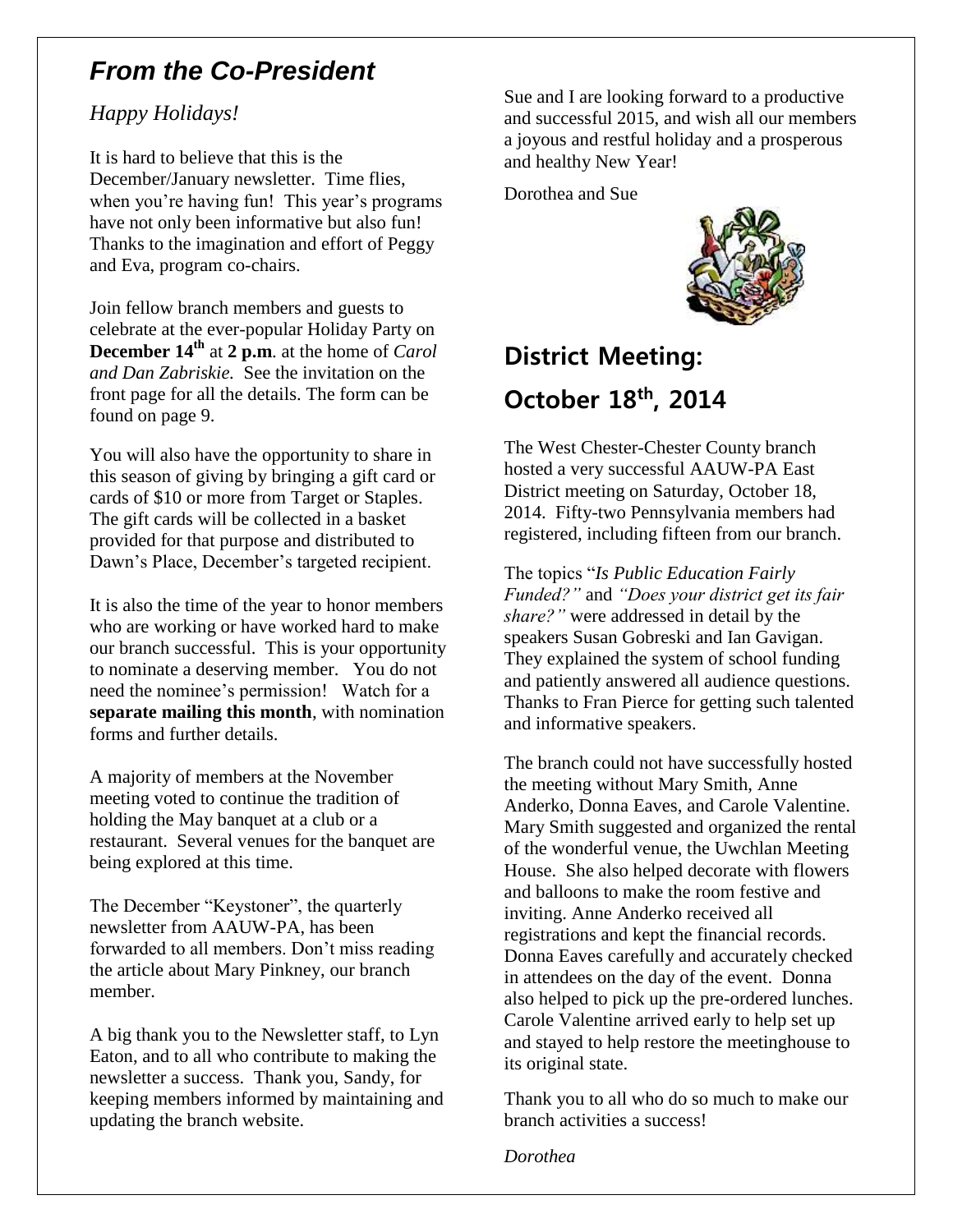## **West Chester-Chester County Branch Celebrates 55th Anniversary!**

Our branch celebrated its  $55<sup>th</sup>$  anniversary at the September meeting with the theme *"Our Past, Our Present and Our Future."* Sandra Norris, Secretary of AAUW of Pennsylvania, was there to give our co-presidents a certificate acknowledging this milestone. Donna Eaves, our branch historian, displayed scrapbooks and other memorabilia reflecting the rich history of our branch. Some of our long-standing members spoke about their experiences in the early days, describing formal tea parties, social events, and travel and political issues that sometimes strengthened or sometimes split the organization. Betty Bradford, Kay Philipps, Martina Ossman, Donna Eaves, Cathy Palmquist, and Mary Pinkney shared their favorite recollections with the group. The most significant change, according to Martina, has been the changes in the ease of communication since the days when ditto machines were used to print information for members.

Our branch has 19 women who have been members for 35 years or longer with Alice DelDuco holding the record for the longest membership, having joined AAUW in 1959, even before the West Chester branch was formed. Co-Presidents Dorothea and Sue handed out certificates and a rose to honor those members.



*Co-President Dorothea giving Cathy Palmquist her certificate.*



*Members honored: (from left) Donna Eaves, Mary Pinkney, Cathy Palmquist, Kay Philipps, Roselyn Cadoff, Marina Ossman, Betty Bradford, and Elaine Burgess.*

## **Community Outreach**

## **Donations**

Thanks so much for your continuing support by donating items to:

**Dawn's Place** (the branch 2014 Gateway to Equity Award recipient) is a safe and secure residential program that helps women who are making the journey from commercial sexual exploitation to a life of freedom, choice, and independence. Learn more about Dawn's Place at [www.ahomefordawn.org.](http://www.ahomefordawn.org/)

**Domestic Violence Center of Chester County** (DVCCC) has helped over 30,000 survivors of domestic violence in the Chester County community since 1976. DVCCC empowers survivors of domestic abuse by providing information and support as they reclaim their lives. For more information about DVCCC, go to [www.dvccc.com.](http://www.dvccc.com/)

**Wings for Success** (the branch 2012 Gateway to Equity Award recipient) helps women by providing workplace appropriate clothing, guidance and workshops as they face the challenge of securing a sustainable income. More information about Wings for Success and client success stories can be found at www.wingsforsuccess.org.

*See Donation Opportunities on Page 4.*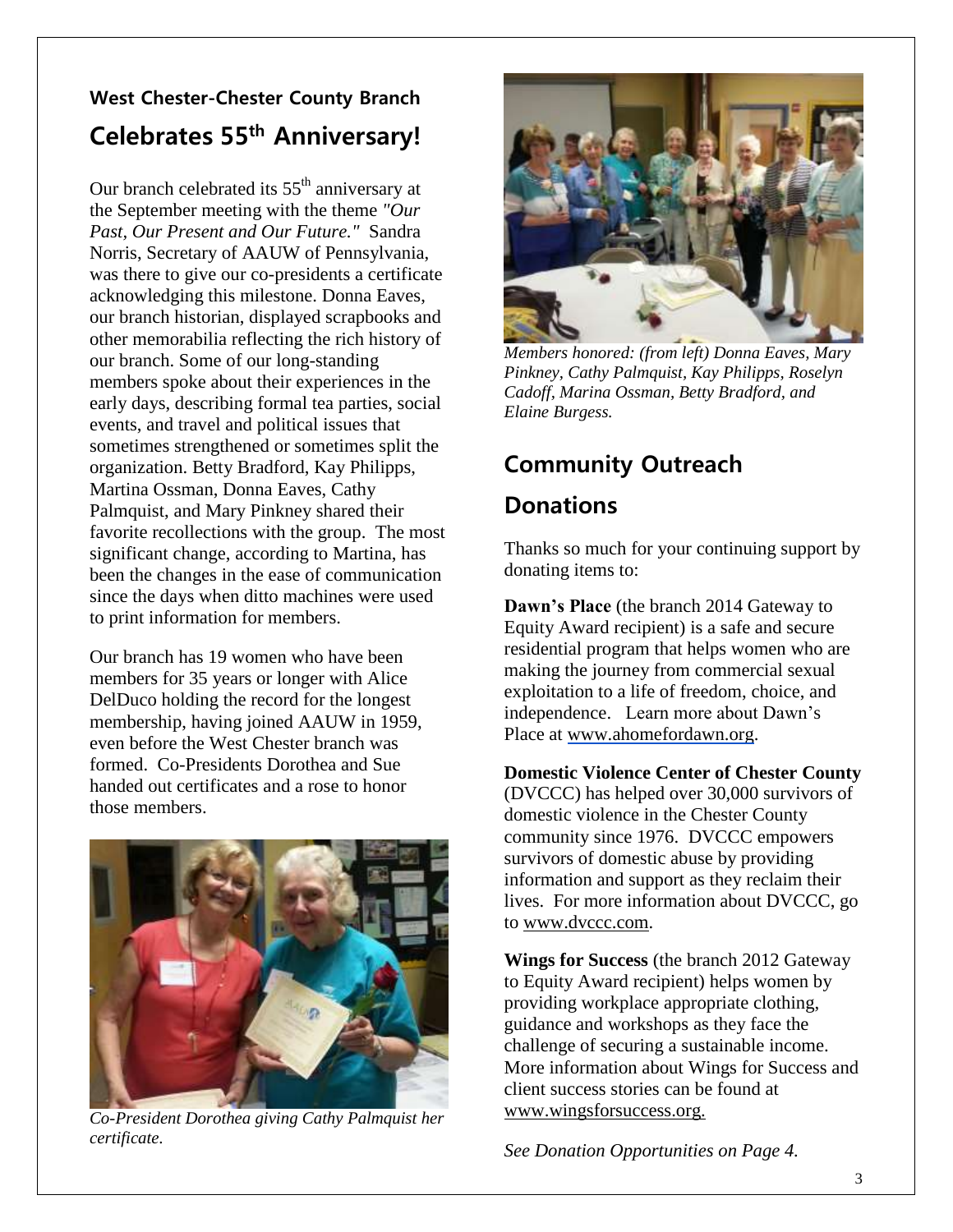## **Legislation and Public Policy (LAPP)** By Patricia Schultz

#### **AAUW November Elections Results**

Curious about how women fared in this past election? Check out this link for full details. [http://www.aauw.org/2014/11/06/state-ballots-](http://www.aauw.org/2014/11/06/state-ballots-2014/)[2014/](http://www.aauw.org/2014/11/06/state-ballots-2014/)

State Ballot Measures: How Women Fared in 2014

On Election Day, AAUW's and friends' voices were heard loud and clear on ballot initiatives on issues including the minimum wage, paid sick days, and equal rights. Here's the rundown on how our issues fared in state elections.



## **[League of Women Voters of](https://www.facebook.com/LWVofChesterCounty)**

### **[Chester County PA](https://www.facebook.com/LWVofChesterCounty)**

#### **November 4, 2014**

In a poll of PA Women at the *PA Conference for Women*, the following issues are ranked in the order of importance:

1. *Equal Pay for Equal Work* (Eliminate the Pay Equity Gap)

2. Fairly Funded Quality Public Education

3. Stop the Sale of Democracy - Overhaul Campaign Finance. [See More](https://www.facebook.com/LWVofChesterCounty) on LWVCC Facebook page: [www.facebook.com/LWVofChesterCounty](http://www.facebook.com/LWVofChesterCounty)

## **Common Core**

#### **PA Department of Education seeks**

#### **input on academic standards**

The PA Department of Education (PDE) has launched a website for the public to provide input on PA Core Standards: [www.paacademicreview.org/.](http://www.paacademicreview.org/)

At present, the site consists of Grade Three standards in English Language Arts and Math only. However, PDE promises the site will be updated with English Language Arts and Math for Grades 4-8 and Algebra 1 and Literature for Secondary levels by mid-November. The interactive website also provides sample questions from state tests and will remain open through mid-January 2015 so that all stakeholders are afforded the opportunity to provide feedback to PDE.

### **AAUW Outlook**

Many of you receive this but if you haven't read it yet, here's the electronic link: [http://www.aauw.org/who-we-are/outlookmag/.](http://www.aauw.org/who-we-are/outlookmag/) This edition is very enlightening about Contraception, Sex Ed, Sexual Assault, and Violence Against Women. Please forward it to those women and girls who may benefit from reading these articles.

The AAUW and the LWVCC websites and Facebook sites are invaluable for up to date information about national, state and local activities and issues.

## **In the season of giving consider these Donation Opportunities**

#### **December: Dawn's Place**

 Gift Cards will be collected at the holiday party. Sr. Terry Shields, president of Dawn's Place, has suggested gift cards to Target that can be used to purchase basic personal items. Also, gift cards to Staples can be used for office supplies.

#### **January: The Domestic Violence Center of Chester County (DVCCC)**

 The DVCCC Wish List can be found at: <http://www.dvccc.com./youcanhelp/wishlist.html>

#### **February: Wings for Success**

 Accessories – scarves, jewelry, hosiery, undergarments, black handbags, and department store shopping bags.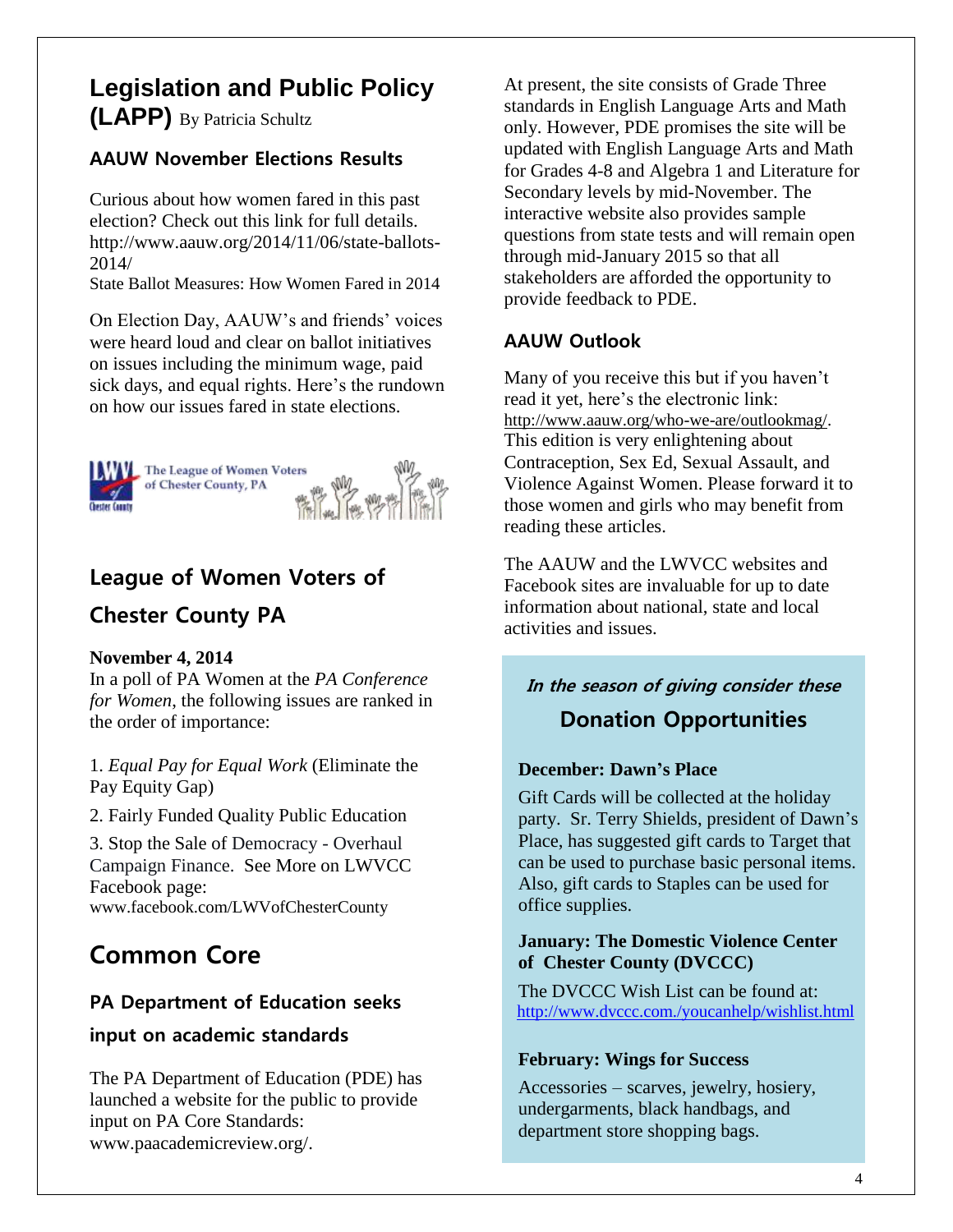

## **January Meeting:**

### **Our Local Theaters**

*Jan. 14, 2015 at 7:00 Grove United Methodist Church 490 West Boot Road, West Chester, PA*

Representatives from three of our local theaters will speak about their productions, their missions, and their guiding principles. Each theater company believes that the plays it presents bring people together and provide opportunities for reflection, discovery, and celebration. Each company extends its mission by offering arts education and outreach programs.

*Wendy Bable* from *People's Light and Theatre Company* in Malvern will highlight this year's season and give information about the arts program for youth. People's Light is one of Pennsylvania's largest professional non-profit theaters. Now in its  $40^{\text{th}}$  season, the theater has a resident company of artists and offers seven to nine plays per season.

*Wilmington Drama League* is one of the oldest community theaters in the nation. Last year, the theater celebrated its 80<sup>th</sup> year. *Kathy Buterbaugh* will speak about this year's plays and the unique place that this kind of theater holds. Neighbors and friends combine their talents and energy to inspire all of us.

*The Barley Sheaf Players* is a community theater in nearby Lionville. A representative will discuss the shows and the effort to promote and encourage the dramatic arts in our region. The theater members continuously look for ways to reach out to the community through complimentary tickets to women's shelters and other organizations, special appearances, and food drives.

*Please join us for a delightful and inspirational evening featuring artistic achievement and community spirit.*

## **GETT 2015: Location and Date Confirmed**

by Mary Allain Smith (pangea49@comcast.net), GETT Committee and PETT Director

It has been quite a challenge trying to find the perfect location for our 15th year celebration of GETT (Girls Exploring Tomorrow's Technology). March is a tough month to book a school. We tried for pi day (3.14.15) but that was not in the cards. We now have March 21, 2015 as our date and we'll return to Great Valley High School. The GETT event was held at this location for two years. We are planning for a new and improved format which has become popular in other parts of the country for girls STEM events. I will get more information as our planning sessions become more involved now that our location has been set.

I will continue as the chair for the PETT (Parent/Educator Exploring Tomorrow's Technology) portion of the GETT program. Volunteers will be needed for the day and possibly for the set-up the eve before as the date gets closer. Please free up your calendars and plan on being part of our celebration. If you have any connections with local companies for funding, prizes, and promotional giveaways please let me know so we can contact them.

For those of you not familiar with GETT or PETT, GETT is an event created by a group of educators and businesswomen, myself included, who saw the need for girls to be encouraged to prepare for a future in IT. Fifteen years and as many events later, it has become a successful STEM (science, technology, engineering and math) event with over 500 girls in grades 6-12 and their parents and educators attending yearly.

PETT is a project of our AAUW Branch, which received a Community Action Grant from Association to pursue the opportunity to give parents and educators the information and encouragement they need to help their girls succeed in STEM. Graham Boose (deceased), Valerie Connors and myself together wrote the grant in 2013 to be used in the 2013-2014 fiscal year. There are many events for girls but the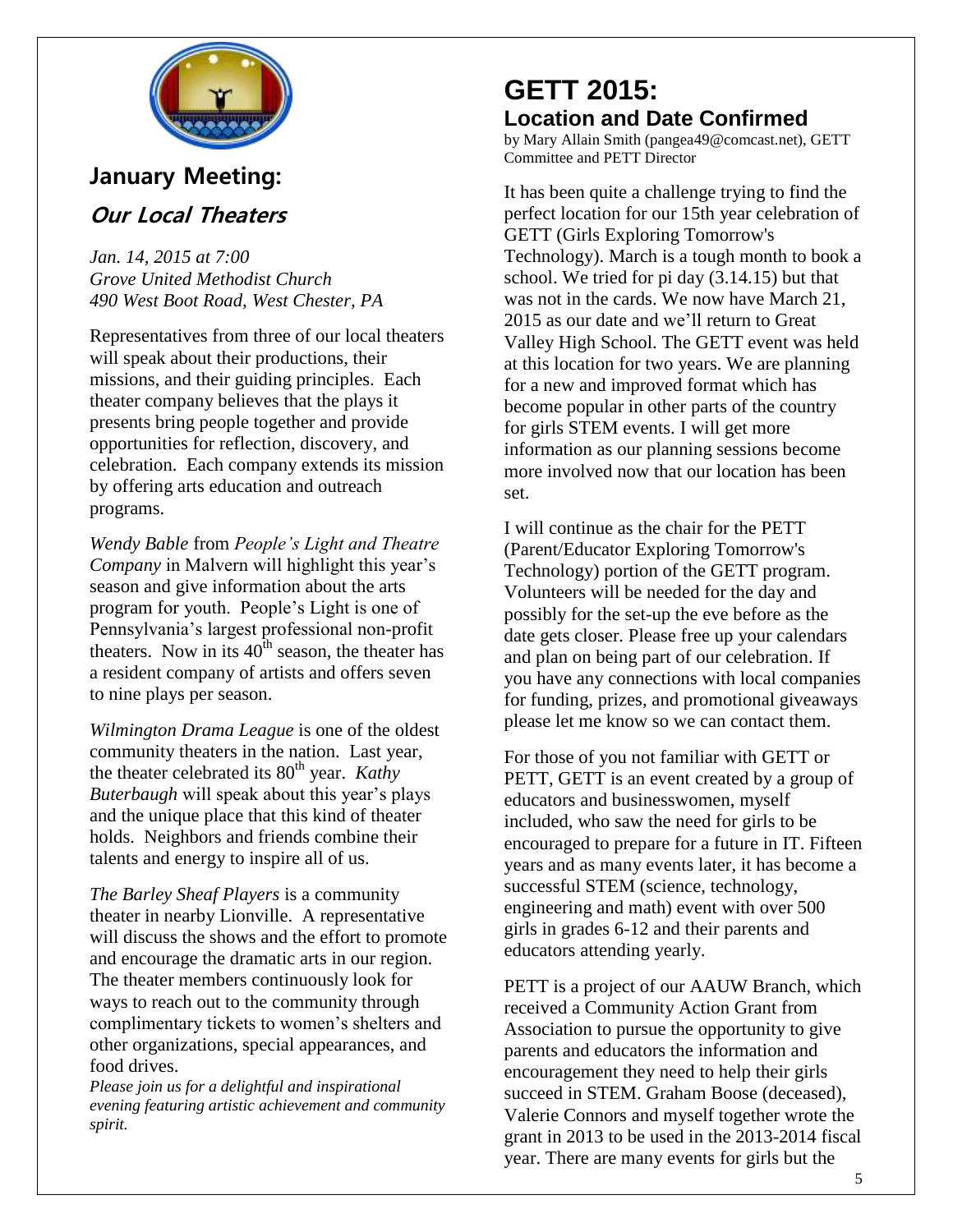parents and educators, who are so instrumental in the lives and futures of girls, seemed to be ignored. The PETT committee would like to continue planning and implementing. To do this additional funding sources are needed. If you have a contact within an organization or business that would be willing to support us financially, please let us know. We would love to hear from you. Visit and share our website at www.aauwgirlsstemcenter.org



## **Fundraising Report**

#### **Raffle Tickets—Holiday Basket Raffle**

Don't forget to sell your raffle tickets for \$1.00 each or 6 for \$5.00. The drawing will take place on December  $14<sup>th</sup>$  at the Holiday Party. You need not be present to win. We have two baskets with the themes "Pamper Yourself" and "Restaurant." The baskets are overflowing with wonderful prizes and gift certificates worth \$400.00 or more. If you haven't purchased your tickets yet or sold them to your family and friends, contact Anne Anderko at [ananderko@msn.com](mailto:ananderko@msn.com) or at 484-885-4943. Tickets then will be made available to you.

#### **Yankee Candle Sale**

Way to go! Thanks to all of you who purchased Yankee Candle merchandise. We surpassed our expectations and earned \$802.76 with total sales of \$2135.00. We earned 40% on everything we sold. Thanks to Donna Golden, our chairperson, for coordinating this successful fundraiser.

Last, please continue to save your used ink cartridges and bring them to the meetings for the Staple recycle program.

Co-Chairs, Anne Anderko and Donna Golden

### *Membership Outreach*

Your Records with the National Association can be accessed by contacting: --Helpline Phone (800) 326-2289 or --Internet and email: The website for national AAUW is http://www.aauw.org/. You'll need your membership number, which can be found on the address label of the Association publication (Outlook).

*AAUW Mission Statement AAUW advances equity for women and girls through advocacy, education, philanthropy, and research.*

*Norma George* Newsletter Co-Editor 610-872-7567 [ngeorge@cheyney.edu](mailto:ngeorge@cheyney.ecu)

*Tamara Hollins* Newsletter Co-Editor 610-399-2256 [thollins@cheyney.edu](mailto:thollins@cheyney.edu)

*Nancy Rumfield* **Newsletter Co-Editor** 610-399-0388 [nrumfield@gmail.com](mailto:nrumfield@gmail.com)

*Newsletter email* [aauwsumnews@gmail.com](mailto:aauwsumnews@gmail.com)

*Sue Johnston* Branch Co-President [610-363-8535](mailto:610-363-8535) [sueearlj@verizon.net](mailto:sueearlj@verizon.net)

*Dorthea Lavigne* Branch Co- President 484-315-8651 [dlav43@aol.com](mailto:franpierce@verizon.net)

*Eva Kaufmann* Program Co-Vice-President [610-793-3809](mailto:610-793-3809) ekaufmann1@gmail.com

*Peggy Staarman* Program Co-Vice-President 610-269-4866 [peggstaar@verizon.net](mailto:4dores@comcast.net)

*Barbara Lathroum* Membership Co -Vice-President [610-321-9783](mailto:610-321-9783) [blathroum@gmail.com](mailto:blathroum@gmail.com)

*Carol Habig* Membership Co - Vice-President 610-431-9987 [whabig@verizon.net](mailto:mjschultz46@hotmail.com)

*Nancy Dore* Recording Secretary 610-7250-459 4dores@comcast.net

*Laura LaBuda* **Corresponding Secretary** 610-888-9509 labudalaura@aol.com

*Anne Anderko* Financial Officer [484-885-4943](mailto:484-885-4943) [ananderko@msn.com](mailto:ananderko@msn.com)

Branch Website [wccc-pa.aauw.net](http://wccc-pa.aauw.net/)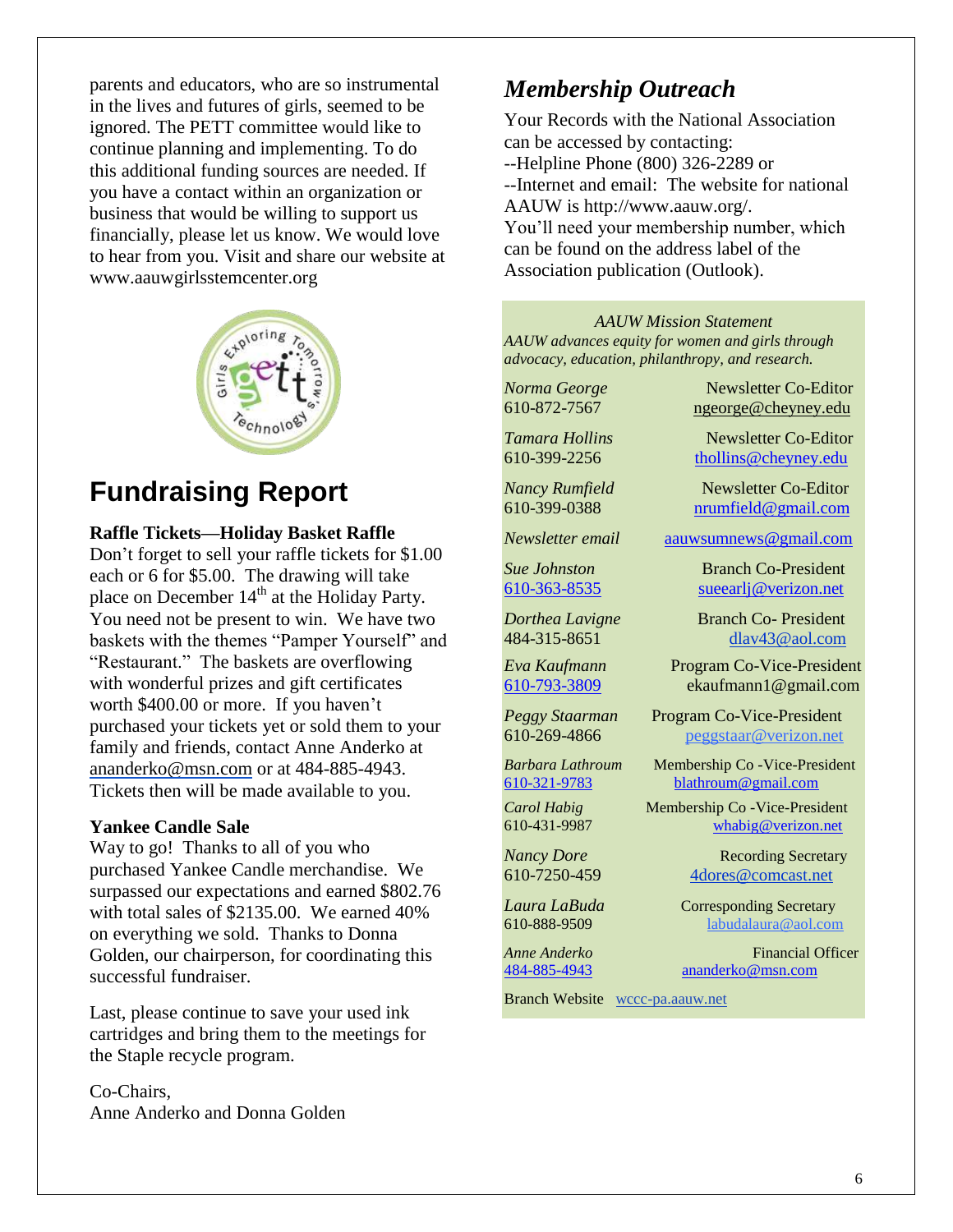## **Help AAUW Save Money**

Each year our editors put together eight informative, attractive, and news filled issues of our *AAUW some* newsletter. At current prices, printing and mailing costs exceed \$1.50 a piece per issue, costing over \$12.00 per member per year.

For several years, many AAUW members have received their copies via e-mail. If you are not already receiving *AAUW some* via e-mail and would be willing to do so, please contact Dorothea Lavigne via email at [dlav43@aol.com](mailto:diav43@aol.com)

*Interested in submitting an article or have information to share?*

#### *We need your News!*

The co-editors of *AAUWsome News*, are delighted to bring you this issue of the newsletter, but … *We continue to need input from members!!* Please send *articles* as Word documents. Forward your news articles to the *gmail account:* [aauwsumnews@gmail.com,](mailto:aauwsum@gmail.com) indicating the topic and month in the subject box and cc the Co-Presidents. This is a shared account, so the co-editors can access your email and keep their work or personal mailboxes from getting filled. It also makes collaborating easier.

Remember that articles for a given month of the newsletter are due on the 10th of the preceding month*.* Please provide all necessary information with your submission.

## **Guidelines for** *AAUW some*

1. Deadline for articles is the  $10<sup>th</sup>$  of the month unless noted in newsletter.

2. Board will develop outline/plan for newsletter.

3. Copies of each article must be sent to the Co-Presidents.

4. Articles should be less then 340 words (1 column in 12 pt.) and sent as .doc (Word) files whenever possible.

5. Program information should be available for publication in the month prior to the event.

6. SIG information should be specific (when, where, leader, contact info., program or book).

7. Photos should be sent in .jpg format and should be the best quality possible. Leave cropping to the editors when possible.

8. Editors must keep newsletter to 10 pages or less (5 printed front and back).

9. Editors must consult with President or designee if newsletter is too long.

10. Editors and Co-Presidents will determine number of copies to be printed.

11. Board will review and decide list of Friends who receive printed copies.

12. The newsletter should go to the printer by the  $25<sup>th</sup>$  of the month. Copies should include the Circulation Manager, Person who distributes the e-mail version, and, if requested, other named designees.



Because our members are so important to us, we want to keep in touch. Do you know of a member who needs to receive a get well note or card of support? Please contact our Corresponding Secretary - Laura LaBuda [\(labudalaura@aol.com\)](mailto:labudalaura@aol.com) with the necessary information.

### *Member News Membership Highlights – can you help?*

The board has voted to include a "Members Highlights" section in the newsletter. We know that we have many talented and gifted members. This is why we are asking all members who may be participating in an exhibit, playing in a concert, or any member who has a special talent or has received an honor, to submit that information using the guidelines on page 6. If you know of a member who might be too shy to mention her accomplishments please share this special news by sending us the information. Of course we love to have photographs as well. *Thank you!*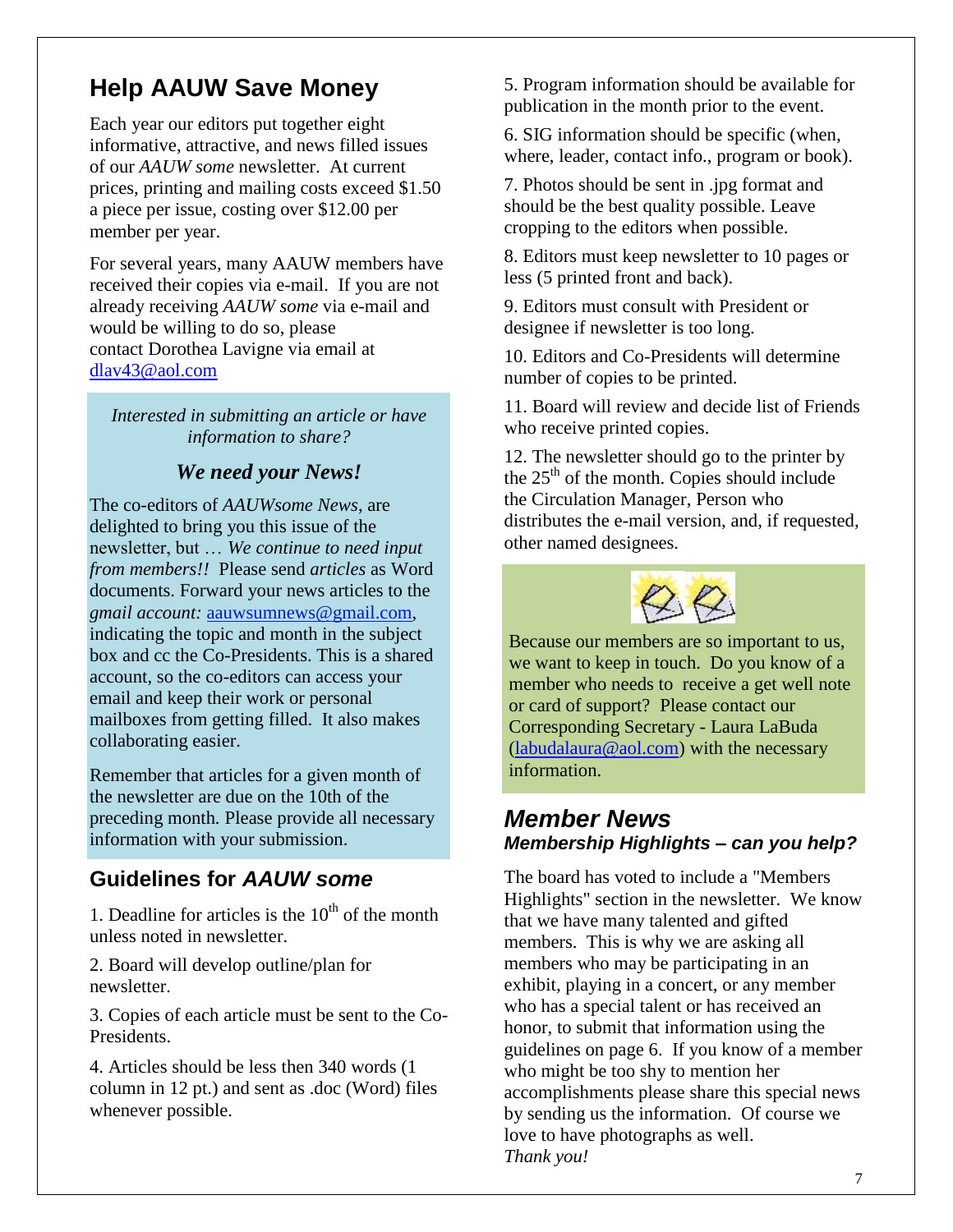## *Board Meetings*

All Board meetings are open to the membership and are held at the *Women's Center at West Chester University.* Meetings begin at 7:00 p.m., are over by 9 p.m., and are usually on the first **Tuesday of the month**. The next meeting is on January 6, at the home of Dorothea Lavigne. *Change of location is due to WCU being closed for vacation.*

## **Special Interest Groups**

**Literature I:** Our daytime group reads both fiction and non-fiction. We will not meet in December. Our next meeting will be on *Thursday, January 22, 2015 at 1:00 pm.* We will meet at Mary Pinkney's home. Sue Johnston will lead our discussion of the book *The Unlikely Pilgrimage of Harold Fry* by Rachel Joyce. Please let Mary Pinkney know whether or not you will attend. Her e-mail is [marypinkney100@gmail.com,](mailto:marypinkney100@gmail.com) and her phone is 610-388-3704. We welcome new members. Call Chair Kay Philipps (610-399-0697) if interested.

**Lit II Book Group:** We do not meet in December. Our next meeting will be 7:00 p.m. on *Wednesday, January 21* when we will discuss *Wide Sargasso Sea* by Jean Rhys. The book is cast as a prequel to Charlotte Bronte's *Jane Eyre,* telling how the mad woman in the attic got there. You do not need to read or reread *Jane Eyre* to understand and enjoy this thought provoking book. Our hostess is Jane Schultz at 1300 Amstell Way in West Chester. For more information and/or directions, e-mail or call Jean Speiser at [JeanSpeiser@Gmail.com](mailto:JeanSpeiser@Gmail.com) or 610-738-3363.

**Non-Fiction Group:** This discussion group is for those who like reading non-fiction of all types. The group meets in alternate months on the third Monday of the month in the restaurant of the Days Hotel on the edge of West Chester. Members choose discussion books based on interests and topics for discussion. Members interested in knowing the titles and dates of upcoming discussions are invited to contact Paula McGinness at 610-942-4852 or

[pmcginness@verizon.net](mailto:pmcginness@verizon.net) to be put on the notification list. It is not necessary to attend every meeting. You must be a member of the Branch to join.

**Finance Discussion Group:** This group is currently not active – if you are interested please contact Sue Johnson (610-363-8535) [sueearlj@verizon.net](mailto:sueearlj@verizon.net) or Dorothea (484-315-8651) [dlav43@aol.com](mailto:dlav43@aol.com)

**FIG (Food Interest Group):** This group dines either at members' homes or restaurants. The group usually meets on the second Saturday or Sunday of the month. Couples (unless otherwise specified) and singles as well as new members are welcome.

Next event: **Saturday, January 10, 6:30 p.m.** – Soup and salad dinner at the home of Betty and Wally Bradford. FIG members will receive email invitations. For more information or to join the group, contact Donna Eaves at 610- 692-5277 or at [deaves@live.com.](mailto:deaves@live.com)

**Great Decisions:** For information on the Great Decisions group, contact Jacky Page at 610- 359-9887 or [jacquelinepage9@gmail.com](mailto:jacquelinepage9@gmail.com)

**TIG (Travel Interest Group)**: AAUW TIGers The Travel Interest Group is composed of members who like to go on day trips. All members and guests are welcome, but some trips may be limited to fewer participants. Presently, the group does not have a coordinator. However, some members have expressed willingness to plan an event:

*January 25, Sunday*: Curtis Institute Symphony, 3 p.m. at The Verizon Center. Carole Valentine (610-436-0912 or [cnsvalentine@gmail.com\)](mailto:cnsvalentine@gmail.com) will facilitate.

*March 17, Tuesday:* Travel Dinner and Travel Adventure Film Series – Elaine Burgess will facilitate.

*May* (date to be announced): Tour of historic house in Philadelphia – Jennifer Schultz will facilitate.

If you are interested in being the coordinator for this group, please contact Dorothea or Sue. *Contd. Page 9*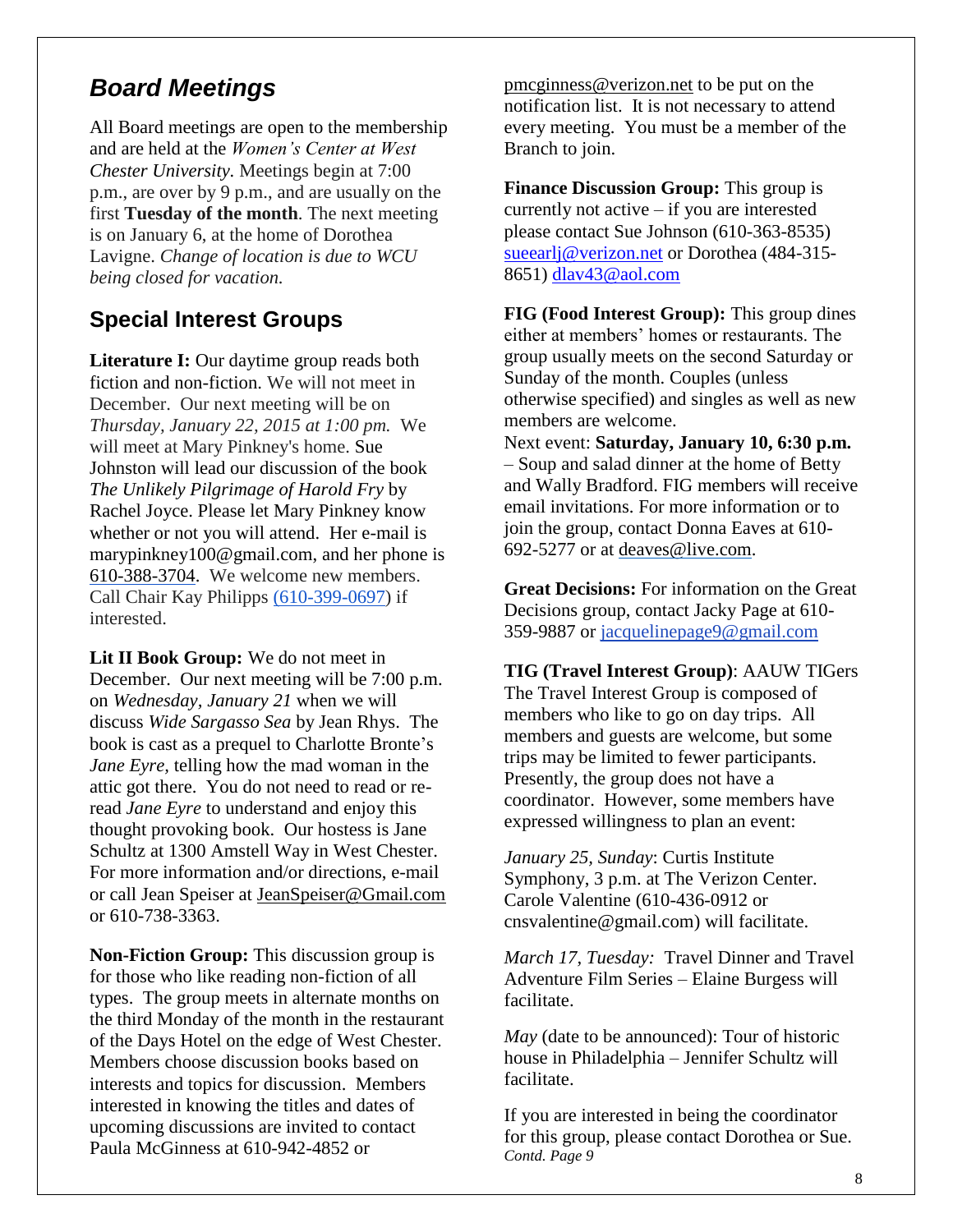#### This is NEW!

**Special Interest -- Craft Group** Work on your own project or join us as we create items for the children at the Domestic Violence Center. Members could also knit or crochet to make hats or blankets for the children at the shelter, and we're contemplating making a

group baby quilt to be finished by Mother's Day. You need only minimal sewing skills for the quilt project. We are asking participants to be responsible for just one 10 ½ square and you don't even need to buy supplies. Please contact Jean Speiser at [JeanSpeiser@Gmail.com](mailto:JeanSpeiser@Gmail.com) or 610-738-3363 for additional information.



## **You Are Invited to Attend AAUW West Chester & Chester County Branch's Holiday Party**

At the home of Carol and Dane Zabriskie 121 Spur Lane, West Chester, PA 19382-8445

**Date:** Sunday, December 14 at 2:00 p.m.

*The drawing for the Holiday Raffle Baskets will be at the end of the party.*

**Cost:** \$10 per person

This event is a fundraiser for our branch activities and projects. Beverages are included.

#### **Your Contribution:**

If your last name begins with A through L, please bring an appetizer. If your last name begins with M through Z, please bring a dessert.

**RSVP** by sending the completed form with a check payable to AAUW-WCCC Peggy Staarman, 307 Benning Lane, Downingtown, PA 19335 *by December 8, 2014.*

I/We will attend the Holiday Party on Sunday, December 14.

Member's Name

Name of Guest $(s)$ 

Enclosed is \$  $$10$  per person - Checks should be payable to AAUW-WCCC